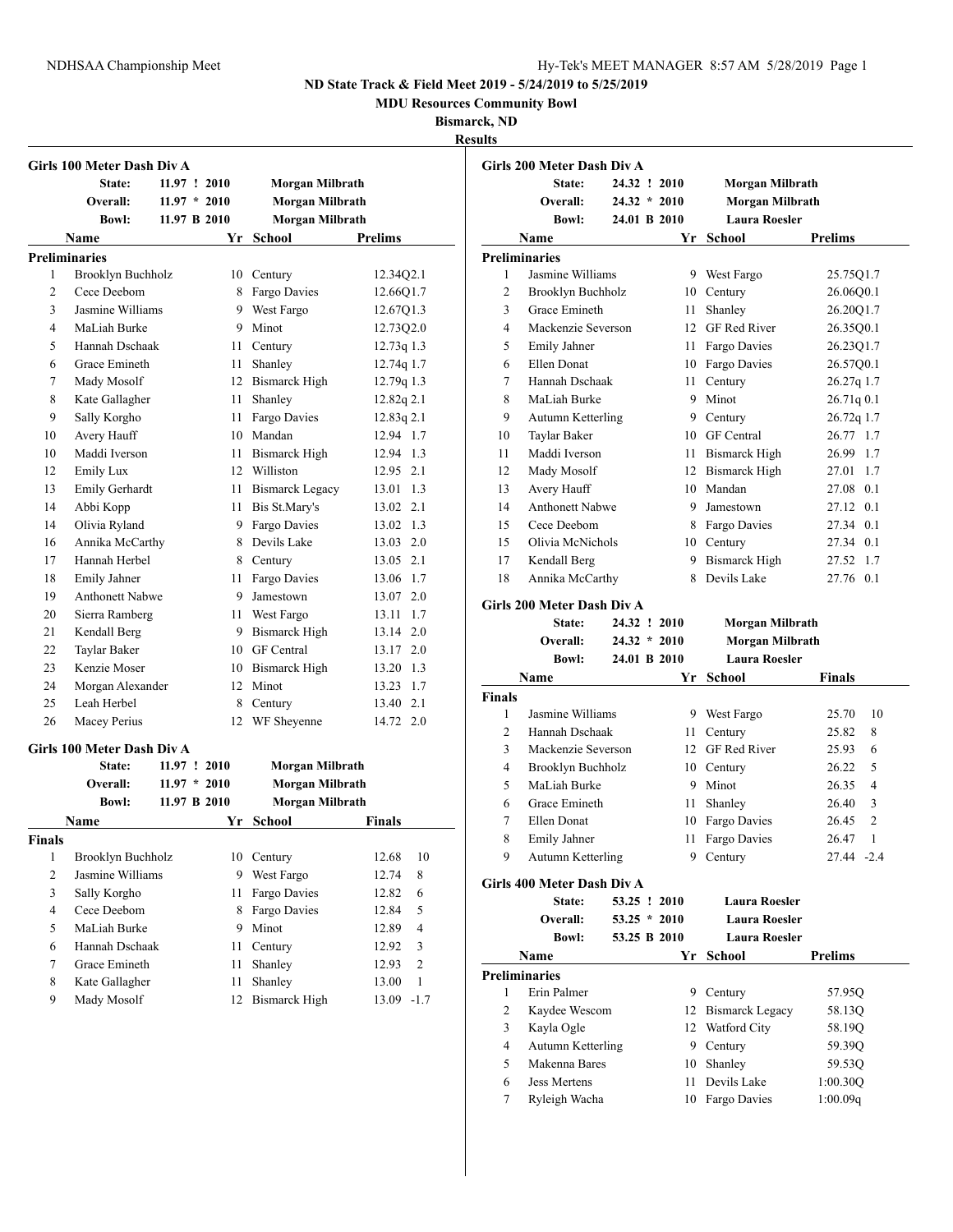**MDU Resources Community Bowl**

### **Bismarck, ND**

**Results**

|               | Preliminaries  (Girls 400 Meter Dash Div A) |                  |          |                                    |                    |                |
|---------------|---------------------------------------------|------------------|----------|------------------------------------|--------------------|----------------|
|               | Name                                        |                  |          | Yr School                          | <b>Prelims</b>     |                |
| 8             | Claire Leach                                |                  | 11       | <b>GF</b> Red River                | 1:00.39q           |                |
| 9             | Allie Nelson                                |                  | 11 -     | Minot                              | 1:00.67q           |                |
| 10            | Ava Marburger                               |                  |          | 10 Williston                       | 1:01.29            |                |
| 11            | Michaela Nesius                             |                  |          | 8 Fargo Davies                     | 1:01.86            |                |
| 12            | Hailey Bjerke                               |                  |          | 9 Fargo Davies                     | 1:02.10            |                |
| 13            | Anna Lien                                   |                  |          | 9 Fargo North                      | 1:02.47            |                |
| 14            | Hannah Dschaak                              |                  | 11 -     | Century                            | 1:02.48            |                |
| 15            | Melodie Letvin                              |                  | 11       | WF Sheyenne                        | 1:02.69            |                |
| 16            | Carly Raap                                  |                  | 10       | Jamestown                          | 1:03.02            |                |
|               | Girls 400 Meter Dash Div A                  |                  |          |                                    |                    |                |
|               | State:                                      | 53.25 ! 2010     |          | <b>Laura Roesler</b>               |                    |                |
|               | <b>Overall:</b>                             | $53.25 * 2010$   |          | <b>Laura Roesler</b>               |                    |                |
|               | <b>Bowl:</b>                                | 53.25 B 2010     |          | <b>Laura Roesler</b>               |                    |                |
|               | Name                                        |                  | Yr       | School                             | Finals             |                |
| Finals        |                                             |                  |          |                                    |                    |                |
| 1             | Kayla Ogle                                  |                  |          | 12 Watford City                    | 56.22              | 10             |
| 2             | Erin Palmer                                 |                  |          | 9 Century                          | 56.78              | 8              |
| 3             | Kaydee Wescom                               |                  |          | 12 Bismarck Legacy                 | 57.20              | 6              |
| 4             | Makenna Bares                               |                  |          | 10 Shanley                         | 58.73              | 5              |
| 5             | Jess Mertens                                |                  |          | 11 Devils Lake                     | 59.35              | 4              |
| 6             | Autumn Ketterling                           |                  |          | 9 Century                          | 59.47              | 3              |
| 7             | Ryleigh Wacha                               |                  |          | 10 Fargo Davies                    | 59.60              | $\overline{c}$ |
| 8             | Allie Nelson                                |                  |          | 11 Minot                           | 59.73              | 1              |
| 9             | Claire Leach                                |                  | 11       | <b>GF</b> Red River                | 1:00.23            |                |
|               |                                             |                  |          |                                    |                    |                |
|               | Girls 800 Meter Run Div A                   |                  |          |                                    |                    |                |
|               | State:                                      | 2:10.78 ! 2008   |          | Laura Roesler                      |                    |                |
|               | Overall:                                    | $2:10.78 * 2008$ |          | <b>Laura Roesler</b>               |                    |                |
|               | <b>Bowl:</b>                                | 2:10.78 B 2008   |          | <b>Laura Roesler</b>               |                    |                |
|               | Name                                        |                  |          | Yr School                          | <b>Finals</b>      |                |
| <b>Finals</b> |                                             |                  |          |                                    |                    |                |
| 1             | Erin Palmer                                 |                  |          | 9 Century                          | 2:12.63            | 10             |
| 2             | Hayley Ogle                                 |                  |          | 10 Watford City                    | 2:13.40            | 8              |
| 3             | Kaydee Wescom                               |                  |          | 12 Bismarck Legacy                 | 2:15.30            | 6              |
| 4             | Meghan Ford                                 |                  |          | 10 Jamestown                       | 2:15.99            | 5              |
| 5             | McKenna Lovehaug                            |                  |          | 10 Fargo Davies                    | 2:17.61            | 4              |
| 6             | Emily Goldade                               |                  |          | 10 Century                         | 2:18.64            | 3              |
| 7             | Megan Lundstrom                             |                  |          | 12 Fargo Davies                    | 2:18.82            | 2              |
| 8             | Allie Wahlund                               |                  | 11       | Minot                              | 2:19.94            | 1              |
| 9             | Jadyn Guidinger                             |                  | 10       | <b>Bismarck Legacy</b>             | 2:21.21            |                |
| 10            | Hailey Bjerke                               |                  | 9.       | Fargo Davies                       | 2:21.22            |                |
| 11            | Mikayla Weiss                               |                  | 11       | GF Central                         | 2:21.51            |                |
| 12            | McKenzie Burian                             |                  |          | 12 Fargo Davies                    | 2:22.01            |                |
| 13            | <b>Taylor Dietz</b>                         |                  | 10       | Fargo Davies                       | 2:22.06            |                |
| 14            | Emily Hansen                                |                  | 11       | West Fargo                         | 2:22.56            |                |
| 15            | Lindsey Werner                              |                  | 12       | <b>Bismarck Legacy</b>             | 2:24.65            |                |
| 16            | Callie Clausnitzer                          |                  | 11       | <b>Bismarck High</b>               | 2:29.09            |                |
| 17            | Ryleigh Wacha                               |                  |          | 10 Fargo Davies                    | 2:29.14            |                |
| 18            | <b>Bridget Henne</b>                        |                  |          | 12 Fargo Davies                    | 2:30.02            |                |
| 19<br>20      | Jilee Golus<br>Alexis Roehl                 |                  | 10<br>12 | <b>Bismarck High</b><br>GF Central | 2:32.60<br>2:33.57 |                |

|                | Girls 1600 Meter Run Div A |                |    |                      |               |                |
|----------------|----------------------------|----------------|----|----------------------|---------------|----------------|
|                | State:                     | 4:44.44 ! 1993 |    | <b>Becki Wells</b>   |               |                |
|                | Overall:                   | $4:44.44*1993$ |    | <b>Becki Wells</b>   |               |                |
|                | <b>Bowl:</b>               | 4:53.76 B 2016 |    | <b>Karly Ackley</b>  |               |                |
|                | Name                       |                | Yr | <b>School</b>        | <b>Finals</b> |                |
| <b>Finals</b>  |                            |                |    |                      |               |                |
| $\mathbf{1}$   | Meghan Ford                |                | 10 | Jamestown            | 4:55.24       | 10             |
| $\overline{c}$ | Megan Lundstrom            |                |    | 12 Fargo Davies      | 4:55.79       | 8              |
| 3              | Kayla Ogle                 |                | 12 | Watford City         | 5:11.13       | 6              |
| $\overline{4}$ | Kelby Rinas                |                | 11 | Mandan               | 5:11.78       | 5              |
| 5              | <b>Bridget Henne</b>       |                | 12 | Fargo Davies         | 5:14.59       | 4              |
| 6              | Onnica Stansbury           |                |    | 10 WF Sheyenne       | 5:14.97       | 3              |
| 7              | Jilee Golus                |                | 10 | <b>Bismarck High</b> | 5:18.07       | $\overline{2}$ |
| 8              | Mikayla Weiss              |                | 11 | GF Central           | 5:18.93       | 1              |
| 9              | Emily Goldade              |                | 10 | Century              | 5:19.00       |                |
| 10             | Jadyn Guidinger            |                |    | 10 Bismarck Legacy   | 5:21.46       |                |
| 11             | Alexis Roehl               |                | 12 | <b>GF</b> Central    | 5:23.29       |                |
| 12             | Eleni Lovgren              |                |    | 9 Williston          | 5:26.13       |                |
| 13             | Payton Lane                |                | 11 | Fargo Davies         | 5:26.38       |                |
| 14             | Anna Lien                  |                |    | 9 Fargo North        | 5:27.32       |                |
| 15             | Jaelyn Ogle                |                | 8  | Watford City         | 5:27.79       |                |
| 16             | Claire Hynek               |                | 7  | <b>GF</b> Central    | 5:31.91       |                |
| 17             | Aislin Anderson            |                | 11 | Century              | 5:34.95       |                |
| 18             | Allie Wahlund              |                | 11 | Minot                | 5:35.55       |                |
| 19             | <b>Brooke Everson</b>      |                | 8  | Fargo Davies         | 5:36.18       |                |
| 20             | Avery Murray               |                | 10 | Valley City          | 5:40.69       |                |
| 21             | Ashton Safranski           |                | 7  | Fargo Davies         | 5:44.16       |                |
| 22             | Abbie Wahlund              |                | 11 | Minot                | 5:46.32       |                |
|                | Cirls 2200 Motor Dun Div A |                |    |                      |               |                |

#### **Girls 3200 Meter Run Div A**

| State: 10:32.86 ! 2016   | <b>Karly Ackley</b> |
|--------------------------|---------------------|
| Overall: 10:32.86 * 2016 | <b>Karly Ackley</b> |
| Bowl: 10:32.86 B 2016    | <b>Karly Ackley</b> |

|        | Name                  |    | <b>School</b>     | <b>Finals</b> |                |
|--------|-----------------------|----|-------------------|---------------|----------------|
| Finals |                       |    |                   |               |                |
| 1      | Meghan Ford           | 10 | Jamestown         | 10:52.36      | 10             |
| 2      | Megan Lundstrom       | 12 | Fargo Davies      | 10:54.06      | 8              |
| 3      | <b>Bridget Henne</b>  | 12 | Fargo Davies      | 11:07.19      | 6              |
| 4      | Kelby Rinas           | 11 | Mandan            | 11:19.98      | 5              |
| 5      | Eleni Lovgren         | 9  | Williston         | 11:23.21      | $\overline{4}$ |
| 6      | Onnica Stansbury      | 10 | WF Sheyenne       | 11:27.19      | 3              |
| 7      | Hope Pringle          | 11 | West Fargo        | 11:28.46      | $\overline{2}$ |
| 8      | Jilee Golus           | 10 | Bismarck High     | 11:31.02      | 1              |
| 9      | Mikayla Weiss         | 11 | <b>GF</b> Central | 11:38.05      |                |
| 10     | Payton Lane           | 11 | Fargo Davies      | 11:43.50      |                |
| 11     | Clare Boldingh        | 10 | West Fargo        | 11:45.43      |                |
| 12     | <b>Brooke Everson</b> | 8  | Fargo Davies      | 11:49.82      |                |
| 13     | Anna Bernhardt        | 9  | Shanley           | 11:57.64      |                |
| 14     | Faith Wahl            | 12 | Bismarck High     | 11:58.09      |                |
| 15     | Aislin Anderson       | 11 | Century           | 12:11.04      |                |
| 16     | <b>Trinity Jessen</b> | 8  | Minot             | 12:13.29      |                |
| 17     | Emma Compere          | 11 | Minot             | 12:15.64      |                |
| 18     | Kaelyn Berg           | 9  | West Fargo        | 12:16.12      |                |
| 19     | Lily-ana Campbell     | 8  | Minot             | 12:19.73      |                |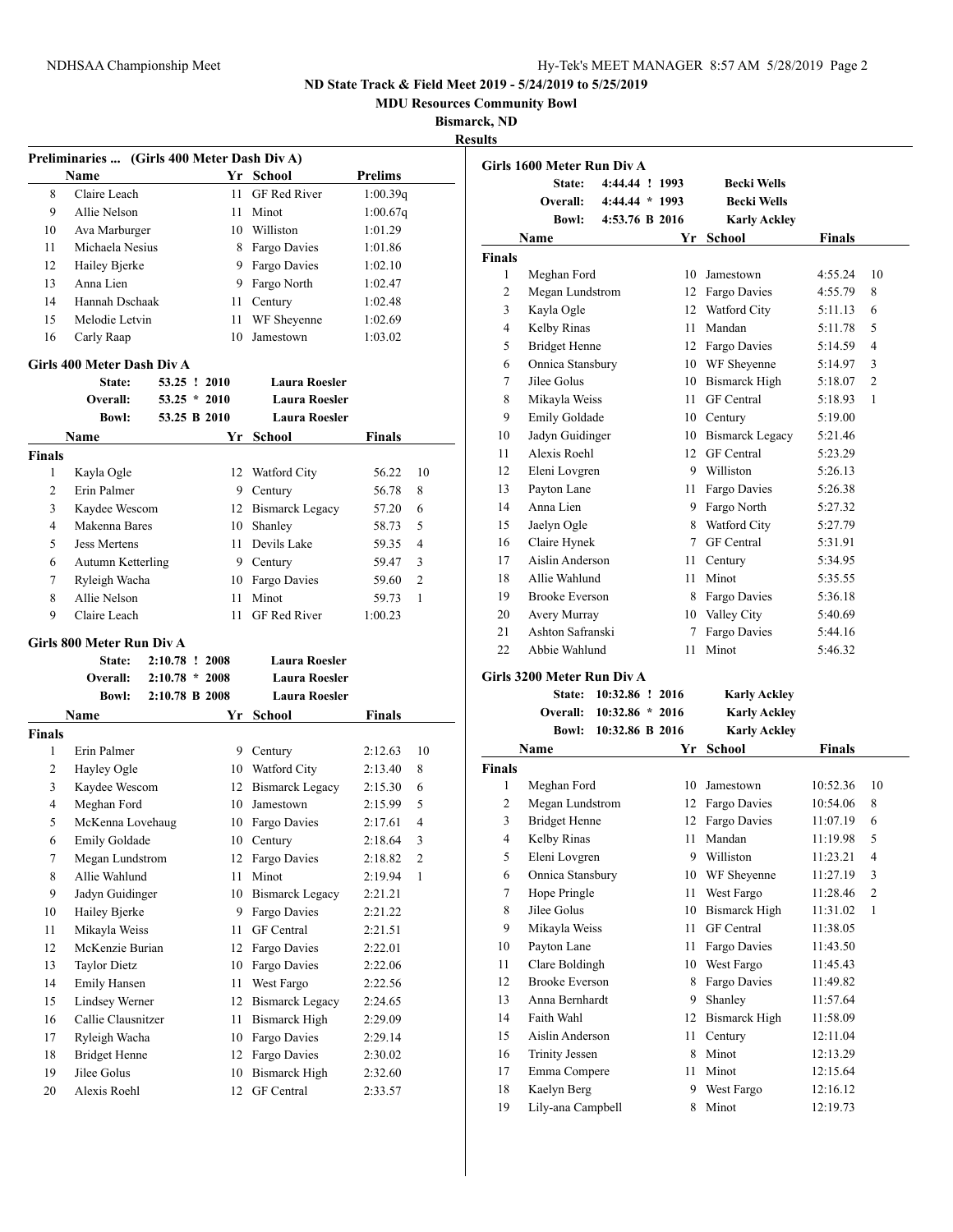**MDU Resources Community Bowl**

**Bismarck, ND Results**

|                | Finals  (Girls 3200 Meter Run Div A) |                |                          |                       |
|----------------|--------------------------------------|----------------|--------------------------|-----------------------|
|                | Name                                 |                | Yr School                | Finals                |
| 20             | Alexis Roehl                         | 12             | <b>GF</b> Central        | 12:21.19              |
| 21             | <b>Brooke Neideffer</b>              | 12             | <b>Bismarck High</b>     | 12:30.73              |
| 22             | Acey Elkins                          | 8              | Mandan                   | 12:32.33              |
| 23             | Abbie Wahlund                        | 11             | Minot                    | 12:33.51              |
|                | Girls 100 Meter Hurdles Div A        |                |                          |                       |
|                | State:                               | 14.56 ! 2005   | <b>McKenzie Mehlisch</b> |                       |
|                | Overall:                             | $14.33 * 2005$ | <b>Whitney Carlson</b>   |                       |
|                | <b>Bowl:</b>                         | 14.48 B 2004   | <b>Adriana Friezen</b>   |                       |
|                | Name                                 | Yr             | School                   | Prelims               |
|                | <b>Preliminaries</b>                 |                |                          |                       |
| 1              | Sally Korgho                         | 11             | Fargo Davies             | 15.03Q1.4             |
| 2              | Merritt Beil                         | 11             | Fargo Davies             | 15.45Q0.2             |
| 3              | Anna Rader                           | 9              | Century                  | 15.84Q0.2             |
| 4              | Morgan Sheldon                       |                | 9 Mandan                 | 16.10Q1.4             |
| 5              | Olivia McNichols                     |                | 10 Century               | 16.10Q1.4             |
| 6              | Cece Deebom                          | 8              | Fargo Davies             | 16.21Q0.2             |
| 7              | Annie Dennis                         |                | 10 Watford City          | 16.14q 1.4            |
| 8              | MaKensie Maher                       | 12             | <b>Bismarck High</b>     | 16.23q0.2             |
| 9              | Peyton Selle                         | 11             | Dickinson                | 16.25q0.2             |
| 10             | Allison Burud                        |                | 12 Fargo Davies          | 16.80 1.4             |
| 11             | Greta McLagan                        | 12             | Fargo South              | $16.95 \quad 0.2$     |
| 12             | Tyra Harris                          |                | 10 GF Central            | 16.95 1.4             |
| 13             | Taylor Haberlack                     | 11 -           | West Fargo               | 17.00 0.2             |
| 14             | Harmony Hentschell                   | 11.            | <b>GF</b> Red River      | 17.17 1.4             |
| 15             | Mackenzie Severson                   | 12             | <b>GF</b> Red River      | 17.54 0.2             |
| 16             | Ellie Such                           | 11             | WF Sheyenne              | 17.65 0.2             |
| ---            | Grace Kaseman                        | 11             | Century                  | DNF 1.4               |
|                | Girls 100 Meter Hurdles Div A        |                |                          |                       |
|                | State:                               | 14.56 ! 2005   | McKenzie Mehlisch        |                       |
|                | Overall:                             | $14.33 * 2005$ | <b>Whitney Carlson</b>   |                       |
|                | <b>Bowl:</b>                         | 14.48 B 2004   | <b>Adriana Friezen</b>   |                       |
|                | Name                                 | Yr             | School                   | Finals                |
| <b>Finals</b>  |                                      |                |                          |                       |
| 1              | Sally Korgho                         | 11             | Fargo Davies             | 10<br>15.20           |
| $\overline{c}$ | Merritt Beil                         | 11             | Fargo Davies             | 15.66<br>8            |
| 3              | Peyton Selle                         | 11             | Dickinson                | 15.82<br>6            |
| 4              | Cece Deebom                          | 8              | Fargo Davies             | 15.93<br>5            |
| 5              | Anna Rader                           | 9              | Century                  | 4<br>16.08            |
| 6              | MaKensie Maher                       | 12             | <b>Bismarck High</b>     | 16.35<br>3            |
| 7              | Annie Dennis                         | 10             | Watford City             | 2<br>16.40            |
| 8              | Morgan Sheldon                       | 9              | Mandan                   | $\mathbf{1}$<br>16.47 |
| 9              | Olivia McNichols                     | 10             | Century                  | 16.84 -1.9            |
|                | Girls 300 Meter Hurdles Div A        |                |                          |                       |
|                | State:                               | 42.51 ! 2010   | <b>Ellie Grooters</b>    |                       |
|                | Overall:                             | $42.26 * 2006$ | <b>Whitney Carlson</b>   |                       |
|                | <b>Bowl:</b>                         | 42.26 B 2006   | <b>Whitney Carlson</b>   |                       |
|                | Name                                 | Yr             | School                   | Prelims               |
|                | <b>Preliminaries</b>                 |                |                          |                       |
| 1              | Sally Korgho                         | 11             | Fargo Davies             | 46.43Q                |
| 2              | Makenna Bares                        | 10             | Shanley                  | 47.47Q                |
|                |                                      |                |                          |                       |

| .              |                                            |                |      |                         |                |    |
|----------------|--------------------------------------------|----------------|------|-------------------------|----------------|----|
| 3              | Mackenzie Severson                         |                |      | 12 GF Red River         | 47.53Q         |    |
| 4              | Olivia McNichols                           |                |      | 10 Century              | 47.55Q         |    |
| 5              | Allie Wendel                               |                |      | 11 WF Sheyenne          | 47.96Q         |    |
| 6              | Katrina Dietz                              |                |      | 12 WF Sheyenne          | 49.24Q         |    |
| 7              | Kameron Selvig                             |                | 11 - | Jamestown               | 49.32q         |    |
| 8              | Peyton Selle                               |                |      | 11 Dickinson            | 49.45q         |    |
| 9              | Greta McLagan                              |                |      | 12 Fargo South          | 49.71q         |    |
| 10             | Morgan Sheldon                             |                |      | 9 Mandan                | 49.74          |    |
| 11             | Shri Patel                                 |                |      | 10 GF Red River         | 50.08          |    |
| 12             | Grace Kaseman                              |                |      | 11 Century              | 50.17          |    |
| 13             | Anna Rader                                 |                |      | 9 Century               | 50.27          |    |
| 14             | <b>Emily DeVries</b>                       |                |      | 11 Wahpeton             | 50.35          |    |
| 15             | Abby Donarski                              |                |      | 12 West Fargo           | 50.49          |    |
| 16             | Hannah Dschaak                             |                | 11   | Century                 | 51.00          |    |
| 17             | Kyley Barnett                              |                |      | 10 Watford City         | 52.31          |    |
|                |                                            |                |      |                         |                |    |
|                | Girls 300 Meter Hurdles Div A              |                |      |                         |                |    |
|                | State:                                     | 42.51 ! 2010   |      | <b>Ellie Grooters</b>   |                |    |
|                | Overall:                                   | $42.26 * 2006$ |      | <b>Whitney Carlson</b>  |                |    |
|                | <b>Bowl:</b>                               | 42.26 B 2006   |      | <b>Whitney Carlson</b>  |                |    |
|                | Name                                       |                | Yr   | <b>School</b>           | <b>Finals</b>  |    |
| <b>Finals</b>  |                                            |                |      |                         |                |    |
| 1              | Sally Korgho                               |                |      | 11 Fargo Davies         | 44.74          | 10 |
| 2              | Olivia McNichols                           |                |      | 10 Century              | 45.75          | 8  |
| 3              | Mackenzie Severson                         |                |      | 12 GF Red River         | 45.79          | 6  |
| $\overline{4}$ | Makenna Bares                              |                |      | 10 Shanley              | 46.12          | 5  |
| 5              | Allie Wendel                               |                |      | 11 WF Sheyenne          | 46.86          | 4  |
| 6              | Peyton Selle                               |                |      | 11 Dickinson            | 47.00          | 3  |
| 7              | Katrina Dietz                              |                |      | 12 WF Sheyenne          | 47.28          | 2  |
| 8              | Kameron Selvig                             |                | 11 - | Jamestown               | 48.26          | 1  |
| 9              | Greta McLagan                              |                | 12   | Fargo South             | 49.50          |    |
|                | Girls 4x100 Meter Relay Div A              |                |      |                         |                |    |
|                | State:                                     | 48.35 ! 2018   |      | <b>Fargo Davies</b>     |                |    |
|                | K Beil, S Korgho, M Beil, R Gaye           |                |      |                         |                |    |
|                | Overall:                                   | $48.35 * 2018$ |      | <b>Fargo Davies</b>     |                |    |
|                | K Beil, S Korgho, M Beil, R Gaye           |                |      |                         |                |    |
|                | <b>Bowl:</b>                               | 48.41 B 2017   |      |                         |                |    |
|                | K Beil, K Carlson, E Jahner, Roseline Gaye |                |      |                         |                |    |
|                | Team                                       |                |      | <b>Relay</b>            | <b>Prelims</b> |    |
|                | <b>Preliminaries</b>                       |                |      |                         |                |    |
| 1              | Shanley                                    |                |      | А                       | 49.86Q         |    |
|                | 1) Grace Emineth 11                        |                |      | 2) Kate Gallagher 11    |                |    |
|                | 3) Makenna Bares 10                        |                |      | 4) Paige Renschler 7    |                |    |
| 2              | Fargo Davies                               |                |      | А                       | 50.08Q         |    |
|                | 1) Olivia Ryland 9                         |                |      | 2) Emily Jahner 11      |                |    |
|                | 3) Merritt Beil 11                         |                |      | 4) Cece Deebom 8        |                |    |
| 3              | Century                                    |                |      | А                       | 50.12Q         |    |
|                | 1) Shivani Shrestha 10                     |                |      | 2) Hannah Herbel 8      |                |    |
|                | 3) Gracyn Brennan 9                        |                |      | 4) Brooklyn Buchholz 10 |                |    |
| 4              | <b>Bismarck High</b>                       |                |      | А                       | 50.51Q         |    |
|                | 1) Kenzie Moser 10                         |                |      | 2) Kierra Barth 11      |                |    |
|                | 3) Maddi Iverson 11                        |                |      | 4) Mady Mosolf 12       |                |    |
|                |                                            |                |      |                         |                |    |
|                |                                            |                |      |                         |                |    |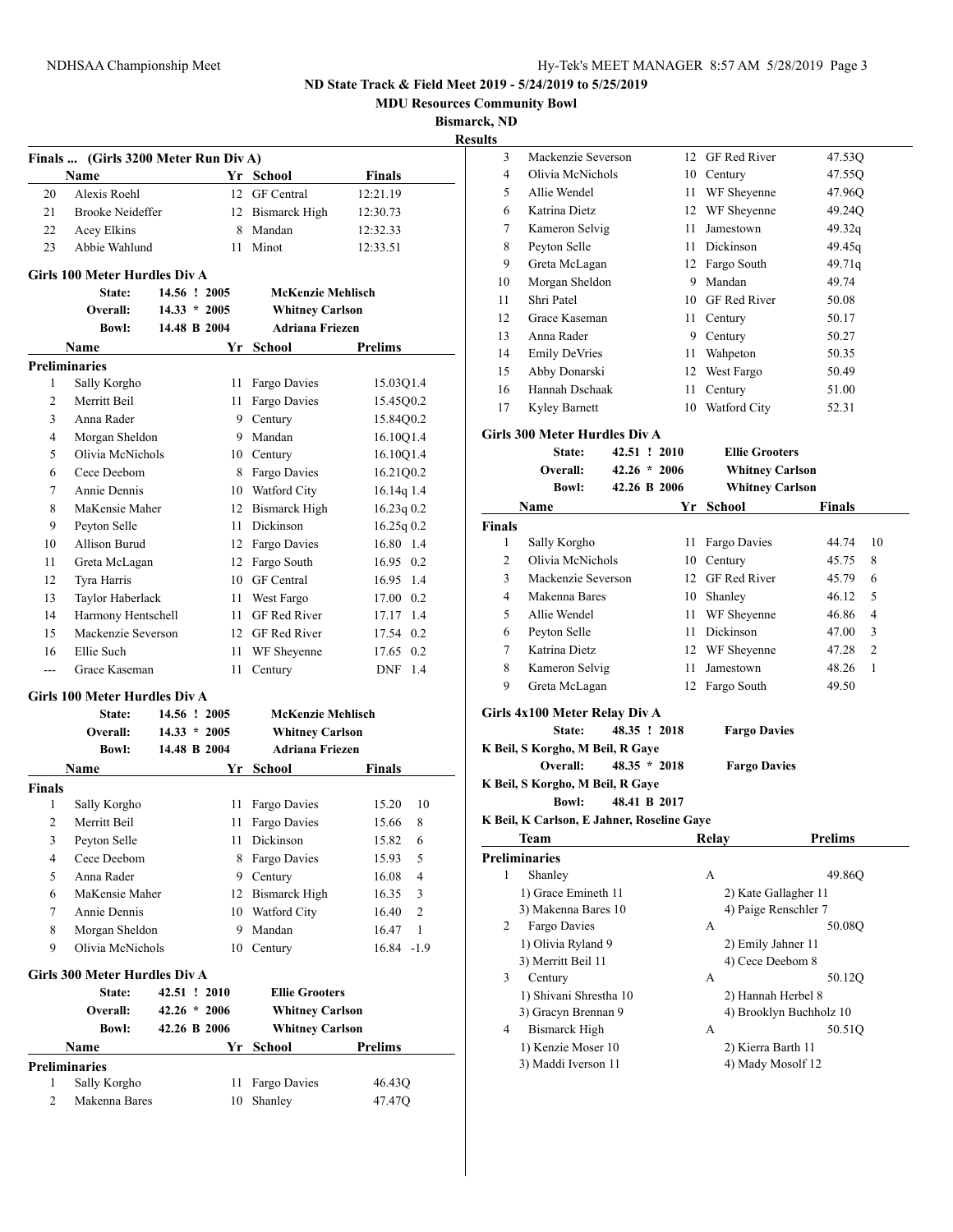**MDU Resources Community Bowl**

#### **Bismarck, ND**

|                                                |                     |                         | results                                       |       |                          |                         |
|------------------------------------------------|---------------------|-------------------------|-----------------------------------------------|-------|--------------------------|-------------------------|
| Preliminaries  (Girls 4x100 Meter Relay Div A) |                     |                         | 3<br>Shanley                                  | A     | 49.85                    | -6                      |
| Team                                           | Relay               | <b>Prelims</b>          | 1) Grace Emineth 11                           |       | 2) Kate Gallagher 11     |                         |
| 5 <sup>5</sup><br>Legacy                       | A                   | 50.94Q                  | 3) Makenna Bares 10                           |       | 4) Paige Renschler 7     |                         |
| 1) Machaela Pochant 8                          |                     | 2) Emily Gerhardt 11    | <b>Bismarck High</b><br>4                     | А     | 50.20                    | 5                       |
| 3) Taylor Weidner 11                           | 4) Maddie Deics 9   |                         | 1) Kenzie Moser 10                            |       | 2) Kierra Barth 11       |                         |
| Valley City<br>6                               | A                   | 51.38Q                  | 3) Maddi Iverson 11                           |       | 4) Mady Mosolf 12        |                         |
| 1) Olivia Olson 10                             | 2) Karina Olson 8   |                         | 5<br>Legacy                                   | А     | 50.41                    | $\overline{4}$          |
| 3) Jocey Kriewald 10                           | 4) VeVe Lee 11      |                         | 1) Machaela Pochant 8                         |       | 2) Emily Gerhardt 11     |                         |
| West Fargo Sheyenne<br>7                       | A                   | 51.24q                  | 3) Taylor Weidner 11                          |       | 4) Maddie Deics 9        |                         |
| 1) Sydney Volesky 9                            |                     | 2) Betsy Shorma 11      | Minot<br>6                                    | А     | 50.50                    | $\overline{\mathbf{3}}$ |
| 3) Anna Stroh 12                               | 4) Erin Mueller 9   |                         | 1) Morgan Alexander 12                        |       | 2) Bella Price 9         |                         |
| Red River<br>8                                 | А                   | 51.49q                  | 3) MaLiah Burke 9                             |       | 4) Kierra Orr 9          |                         |
| 1) Nautica Ward 11                             |                     | 2) Alex Richards 12     | Red River<br>7                                | А     | 50.90                    | 2                       |
| 3) Leecia Flaten 11                            | 4) Shri Patel 10    |                         | 1) Nautica Ward 11                            |       | 2) Alex Richards 12      |                         |
| Minot<br>9                                     | А                   | 51.49q                  | 3) Leecia Flaten 11                           |       | 4) Shri Patel 10         |                         |
| 1) Morgan Alexander 12                         | 2) Bella Price 9    |                         | Valley City<br>8                              | А     | 51.00                    | - 1                     |
| 3) MaLiah Burke 9                              | 4) Kierra Orr 9     |                         | 1) Olivia Olson 10                            |       | 2) Karina Olson 8        |                         |
| Mandan<br>10                                   | A                   | 51.51                   | 3) Jocey Kriewald 10                          |       | 4) VeVe Lee 11           |                         |
| 1) Alexis Radke 12                             | 2) Avery Hauff 10   |                         | West Fargo Sheyenne<br>9                      | А     | 51.29                    |                         |
| 3) Teya Barrios 7                              | 4) Cami Frey 7      |                         | 1) Sydney Volesky 9                           |       | 2) Betsy Shorma 11       |                         |
| West Fargo<br>11                               | A                   | 51.64                   | 3) Anna Stroh 12                              |       | 4) Erin Mueller 9        |                         |
| 1) Laiken Sturn 10                             |                     | 2) Sierra Ramberg 11    |                                               |       |                          |                         |
| 3) Brenna White 9                              |                     | 4) Alana Schafer 9      | Girls 4x200 Meter Relay Div A                 |       |                          |                         |
| <b>Grand Forks Central</b><br>12               | A                   | 52.60                   | 1:41.73 ! 2016<br>State:                      |       | <b>Fargo Davies</b>      |                         |
| 1) Hannah Hynek 9                              | 2) Taylar Baker 10  |                         | Roseline Gaye, K Carlson, E Jahner, Rose Gaye |       |                          |                         |
| 3) Jillian Riley 8                             |                     | 4) Lauren Hillman 10    | Overall:<br>$1:41.73 * 2016$                  |       |                          |                         |
| Fargo North<br>13                              | А                   | 52.60                   | R Gaye, K Carlson, E Jahner, R Gaye           |       |                          |                         |
| 1) Brita Griffin 11                            | 2) Grace Miller 9   |                         | <b>Bowl:</b><br>1:41.73 B 2016                |       |                          |                         |
| 3) Taylor Tedford                              |                     | 4) Emily Skalicky 9     | Gaye, Carlson, Jahner, Gaye                   |       |                          |                         |
| Williston<br>14                                | А                   | 53.23                   | Team                                          | Relay | <b>Prelims</b>           |                         |
| 1) Jocelyn Nass 9                              | 2) Emily Lux 12     |                         | <b>Preliminaries</b>                          |       |                          |                         |
| 3) Megan Shimko 10                             |                     | 4) Emma Solberg 9       | 1<br>Fargo Davies                             | A     | 1:46.08Q                 |                         |
| Jamestown<br>15                                | A                   | 53.26                   | 1) Olivia Ryland 9                            |       | 2) Emily Jahner 11       |                         |
| 1) Mary Belzer 12                              | 2) Carly Raap 10    |                         | 3) Ellen Donat 10                             |       | 4) Michaela Nesius 8     |                         |
| 3) Kameron Selvig 11                           |                     | 4) Abby Kallenbach 12   | 2<br>Century                                  | А     | 1:47.45Q                 |                         |
| Fargo South<br>16                              | А                   | 53.69                   | 1) Gracyn Brennan 9                           |       | 2) Leah Herbel 8         |                         |
| 1) Char Clarke 12                              |                     | 2) Greta McLagan 12     | 3) Eden Fridley 7                             |       | 4) Brooklyn Buchholz 10  |                         |
| 3) Brooke Thorsness 10                         |                     | 4) Kiernan Darling 10   | Red River<br>3                                | А     | 1:46.08Q                 |                         |
|                                                |                     |                         | 1) Nautica Ward 11                            |       | 2) Alex Richards 12      |                         |
| Girls 4x100 Meter Relay Div A                  |                     |                         | 3) Claire Leach 11                            |       | 4) Mackenzie Severson 12 |                         |
| State: 48.35 ! 2018                            | <b>Fargo Davies</b> |                         | Legacy<br>4                                   | A     | 1:48.07Q                 |                         |
| K Beil, S Korgho, M Beil, R Gaye               |                     |                         | 1) Emily Gerhardt 11                          |       | 2) Maddie Deics 9        |                         |
| Overall:<br>$48.35 * 2018$                     | <b>Fargo Davies</b> |                         | 3) Adison Sagaser                             |       | 4) Taylor Weidner 11     |                         |
| K Beil, S Korgho, M Beil, R Gaye               |                     |                         | West Fargo<br>5                               | А     | 1:48.00Q                 |                         |
| <b>Bowl:</b><br>48.41 B 2017                   |                     |                         | 1) Sierra Ramberg 11                          |       | 2) Laiken Sturn 10       |                         |
| K Beil, K Carlson, E Jahner, Roseline Gaye     |                     |                         | 3) Abby Donarski 12                           |       | 4) Jasmine Williams 9    |                         |
| <b>Team</b>                                    | Relay               | <b>Finals</b>           | Mandan<br>6                                   | A     | 1:49.17Q                 |                         |
| <b>Finals</b>                                  |                     |                         | 1) Alexis Radke 12                            |       | 2) Avery Hauff 10        |                         |
| Fargo Davies<br>1                              | A                   | 49.09<br>10             | 3) Kayla Wentz 11                             |       | 4) Jaiden Horner 10      |                         |
| 1) Olivia Ryland 9                             | 2) Emily Jahner 11  |                         | <b>Bismarck High</b><br>7                     | А     | 1:48.87q                 |                         |
| 3) Merritt Beil 11                             | 4) Cece Deebom 8    |                         | 1) Kenzie Moser 10                            |       | 2) Kierra Barth 11       |                         |
| 2<br>Century                                   | A                   | 8<br>49.23              | 3) Maddi Iverson 11                           |       | 4) Mady Mosolf 12        |                         |
| 1) Olivia McNichols 10                         |                     | 2) Hannah Herbel 8      | West Fargo Sheyenne<br>8                      | А     | 1:49.85q                 |                         |
| 3) Gracyn Brennan 9                            |                     | 4) Brooklyn Buchholz 10 | 1) Erin Mueller 9                             |       | 2) Betsy Shorma 11       |                         |
|                                                |                     |                         | 3) Melodie Letvin 11                          |       | 4) Sydney Volesky 9      |                         |
|                                                |                     |                         |                                               |       |                          |                         |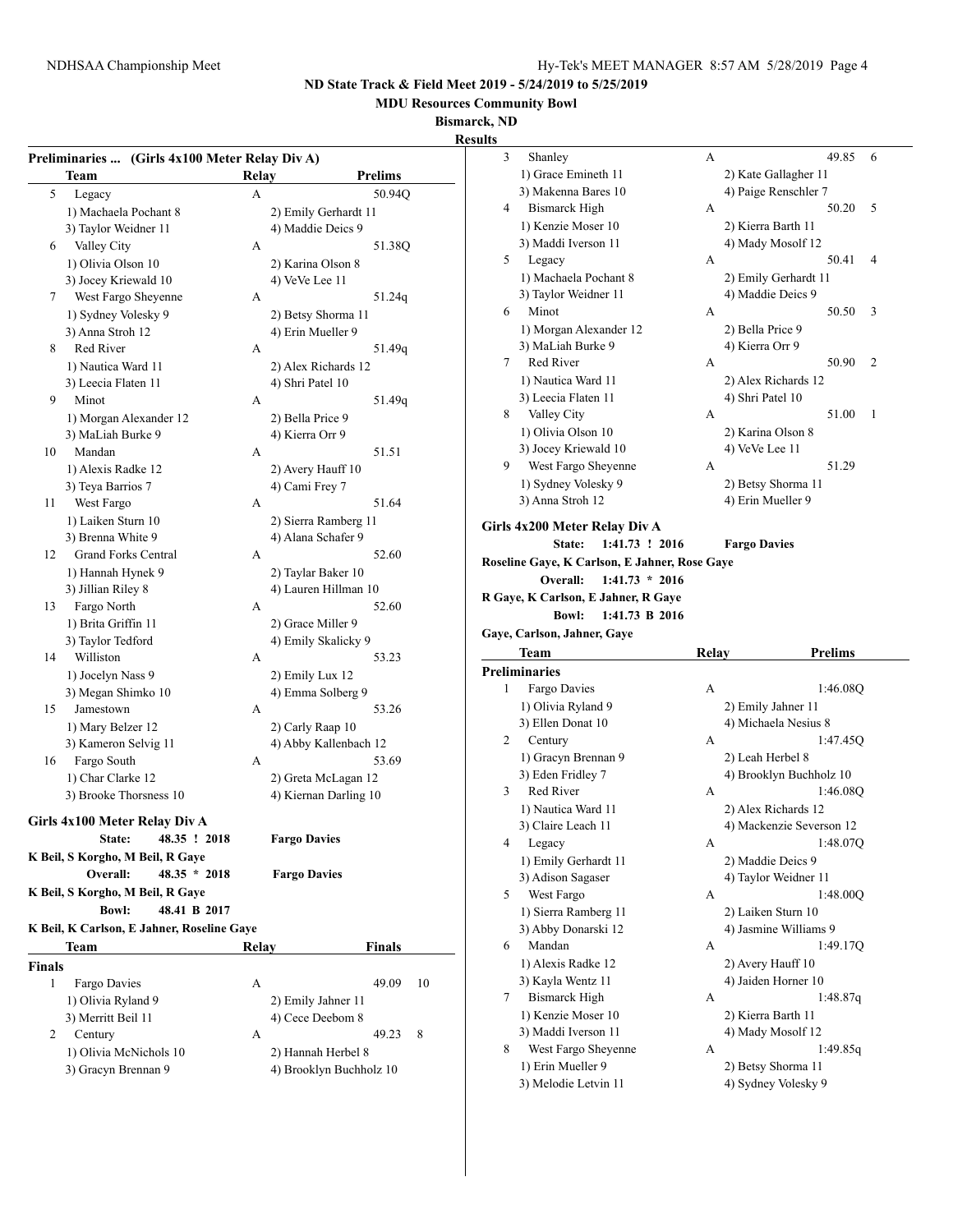**MDU Resources Community Bowl**

**Bismarck, ND**

|               |                                                |                          |                | results  |                                               |       |                                             |                         |
|---------------|------------------------------------------------|--------------------------|----------------|----------|-----------------------------------------------|-------|---------------------------------------------|-------------------------|
|               | Preliminaries  (Girls 4x200 Meter Relay Div A) |                          |                | 5        | <b>Bismarck High</b>                          | A     | 1:46.21                                     | $\overline{4}$          |
|               | Team                                           | Relay                    | <b>Prelims</b> |          | 1) Kenzie Moser 10                            |       | 2) Kierra Barth 11                          |                         |
| 9             | Williston                                      | A                        | 1:50.76q       |          | 3) Maddi Iverson 11                           |       | 4) Mady Mosolf 12                           |                         |
|               | 1) Emily Lux 12                                | 2) Kimberly Neumann 10   |                | 6        | Legacy                                        | А     | 1:46.83                                     | $\overline{3}$          |
|               | 3) Emma Solberg 9                              | 4) Ava Marburger 10      |                |          | 1) Emily Gerhardt 11                          |       | 2) Adison Sagaser                           |                         |
| 10            | Shanley                                        | A                        | 1:51.11        |          | 3) Maddie Deics 9                             |       | 4) Taylor Weidner 11                        |                         |
|               | 1) Paige Renschler 7                           | 2) Kate Gallagher 11     |                | 7        | West Fargo Sheyenne                           | А     | 1:47.97                                     | 2                       |
|               | 3) Brooklyn Kelsch 10                          | 4) Sadey Koch 12         |                |          | 1) Erin Mueller 9                             |       | 2) Betsy Shorma 11                          |                         |
| 11            | Valley City                                    | A                        | 1:51.17        |          | 3) Melodie Letvin 11                          |       | 4) Sydney Volesky 9                         |                         |
|               | 1) Olivia Olson 10                             | 2) Karina Olson 8        |                | 8        | Mandan                                        | А     | 1:48.26                                     | -1                      |
|               | 3) VeVe Lee 11                                 | 4) Jocey Kriewald 10     |                |          | 1) Alexis Radke 12                            |       | 2) Avery Hauff 10                           |                         |
| 12            | Minot                                          | А                        | 1:51.36        |          | 3) Kayla Wentz 11                             |       | 4) Jaiden Horner 10                         |                         |
|               | 1) Morgan Alexander 12                         | 2) Tessa Olson 12        |                | 9        | Williston                                     | А     | 1:49.26                                     |                         |
|               | 3) MaLiah Burke 9                              | 4) Kierra Orr 9          |                |          | 1) Emily Lux 12                               |       | 2) Kimberly Neumann 10                      |                         |
| 13            | <b>Grand Forks Central</b>                     | A                        | 1:51.83        |          | 3) Emma Solberg 9                             |       | 4) Ava Marburger 10                         |                         |
|               | 1) Hannah Hynek 9                              | 2) Taylar Baker 10       |                |          | Girls 4x400 Meter Relay Div A                 |       |                                             |                         |
|               | 3) Jillian Riley 8                             | 4) Lauren Hillman 10     |                |          | $4:00.08$ ! 2003<br>State:                    |       | Mandan                                      |                         |
| 14            | Dickinson                                      | А                        | 1:52.10        |          | M Luther, K Streyle, A Taylor, A Streyle      |       |                                             |                         |
|               | 1) Peyton Selle 11                             | 2) Mattilyn Biel 10      |                |          | Overall:<br>$4:00.08 * 2003$                  |       |                                             |                         |
|               | 3) Audrey Rodakowski 11                        | 4) Brooke Ott 10         |                |          | M Luther, K Streyle, A Taylor, A Streyle      |       |                                             |                         |
| 15            | Fargo North                                    | A                        | 1:54.33        |          | <b>Bowl:</b><br>3:59.05 B 2009                |       |                                             |                         |
|               | 1) Brita Griffin 11                            | 2) Grace Miller 9        |                |          |                                               |       |                                             |                         |
|               | 3) Taylor Tedford                              | 4) Emily Skalicky 9      |                |          | Lynch, Herauf, Beaudoin, Messer               |       |                                             |                         |
| 16            | Jamestown                                      | А                        | 1:55.13        |          | <b>Team</b>                                   | Relay | <b>Finals</b>                               |                         |
|               | 1) Mary Belzer 12                              | 2) Kaelyn Nygaard        |                | Finals   |                                               |       |                                             |                         |
|               | 3) Kameron Selvig 11                           | 4) Taylor Williamson 10  |                | 1        | Century                                       | А     | 3:58.40B 10                                 |                         |
| 17            | Devils Lake                                    | A                        | 1:58.00        |          | 1) Leah Herbel 8                              |       | 2) Gracie Grinsteiner 12                    |                         |
|               | 1) Kerstyn Anderson 10                         | 2) Ramsey Brown 10       |                |          | 3) Emily Goldade 10                           |       | 4) Erin Palmer 9                            |                         |
|               | 3) Olivia Elfman 11                            | 4) Erica Nelson 9        |                | 2        | Watford City                                  | А     | $4:02.25$ 8                                 |                         |
| 18            | Wahpeton                                       | A                        | 2:00.17        |          | 1) Kyley Barnett 10                           |       | 2) Jaelyn Ogle 8                            |                         |
|               | 1) Bailey Bernstein 10                         | 2) Jordyn Kahler 11      |                |          | 3) Hayley Ogle 10                             |       | 4) Kayla Ogle 12                            |                         |
|               | 3) Emily DeVries 11                            | 4) Magdalena Benton 11   |                | 3        | Fargo Davies                                  | A     | $4:03.24$ 6                                 |                         |
|               | Girls 4x200 Meter Relay Div A                  |                          |                |          | 1) Sally Korgho 11                            |       | 2) Taylor Dietz 10                          |                         |
|               | State:<br>1:41.73 ! 2016                       | <b>Fargo Davies</b>      |                |          | 3) Michaela Nesius 8                          |       | 4) McKenna Lovehaug 10                      |                         |
|               | Roseline Gaye, K Carlson, E Jahner, Rose Gaye  |                          |                | 4        | Shanley                                       | А     | $4:04.27$ 5                                 |                         |
|               | Overall:<br>$1:41.73 * 2016$                   |                          |                |          | 1) Makenna Bares 10                           |       | 2) Kate Gallagher 11                        |                         |
|               | R Gaye, K Carlson, E Jahner, R Gaye            |                          |                |          | 3) Paige Renschler 7                          |       | 4) Sadey Koch 12                            |                         |
|               | <b>Bowl:</b><br>1:41.73 B 2016                 |                          |                | 5        | West Fargo                                    | A     | 4:04.97                                     | $\overline{4}$          |
|               | Gaye, Carlson, Jahner, Gaye                    |                          |                |          | 1) Brenna White 9<br>3) Sierra Ramberg 11     |       | 2) Jasmine Williams 9<br>4) Emily Hansen 11 |                         |
|               | <b>Team</b>                                    | Relay                    | <b>Finals</b>  | 6        | Legacy                                        | A     | 4:06.13                                     | $\overline{\mathbf{3}}$ |
|               |                                                |                          |                |          | 1) Emma Fricke 12                             |       | 2) Jadyn Guidinger 10                       |                         |
| <b>Finals</b> |                                                |                          |                |          | 3) Lindsey Werner 12                          |       | 4) Kaydee Wescom 12                         |                         |
| $\mathbf{1}$  | Century                                        | A                        | 1:44.55        | -10<br>7 | Red River                                     | А     | 4:06.81                                     | 2                       |
|               | 1) Gracyn Brennan 9                            | 2) Autumn Ketterling 9   |                |          | 1) Shri Patel 10                              |       | 2) Ella Fosse 10                            |                         |
|               | 3) Eden Fridley 7                              | 4) Brooklyn Buchholz 10  |                |          | 3) Alex Richards 12                           |       | 4) Claire Leach 11                          |                         |
| 2             | Fargo Davies                                   | А                        | 1:44.64        | 8<br>8   | Minot                                         | A     | 4:07.20                                     | $\overline{1}$          |
|               | 1) Olivia Ryland 9                             | 2) Emily Jahner 11       |                |          | 1) Tessa Olson 12                             |       | 2) Thais Borud 11                           |                         |
|               | 3) Ellen Donat 10<br>Red River                 | 4) Michaela Nesius 8     |                |          | 3) Allie Wahlund 11                           |       | 4) Allie Nelson 11                          |                         |
| 3             |                                                | A<br>2) Alex Richards 12 | 1:44.99<br>6   | 9        | West Fargo Sheyenne                           | А     | 4:07.60                                     |                         |
|               | 1) Nautica Ward 11                             |                          |                |          | 1) Allie Wendel 11                            |       | 2) Katrina Dietz 12                         |                         |
|               | 3) Claire Leach 11                             | 4) Mackenzie Severson 12 | 5              |          | 3) Alexis Hoffner 12                          |       | 4) Melodie Letvin 11                        |                         |
| 4             | West Fargo                                     | А                        | 1:45.10        |          |                                               | А     | 4:09.26                                     |                         |
|               |                                                |                          |                |          |                                               |       |                                             |                         |
|               | 1) Sierra Ramberg 11                           | 2) Laiken Sturn 10       |                | 10       | Dickinson                                     |       |                                             |                         |
|               | 3) Abby Donarski 12                            | 4) Jasmine Williams 9    |                |          | 1) Audrey Rodakowski 11<br>3) Claire Kreidt 9 |       | 2) Mattilyn Biel 10<br>4) Symone Beld 10    |                         |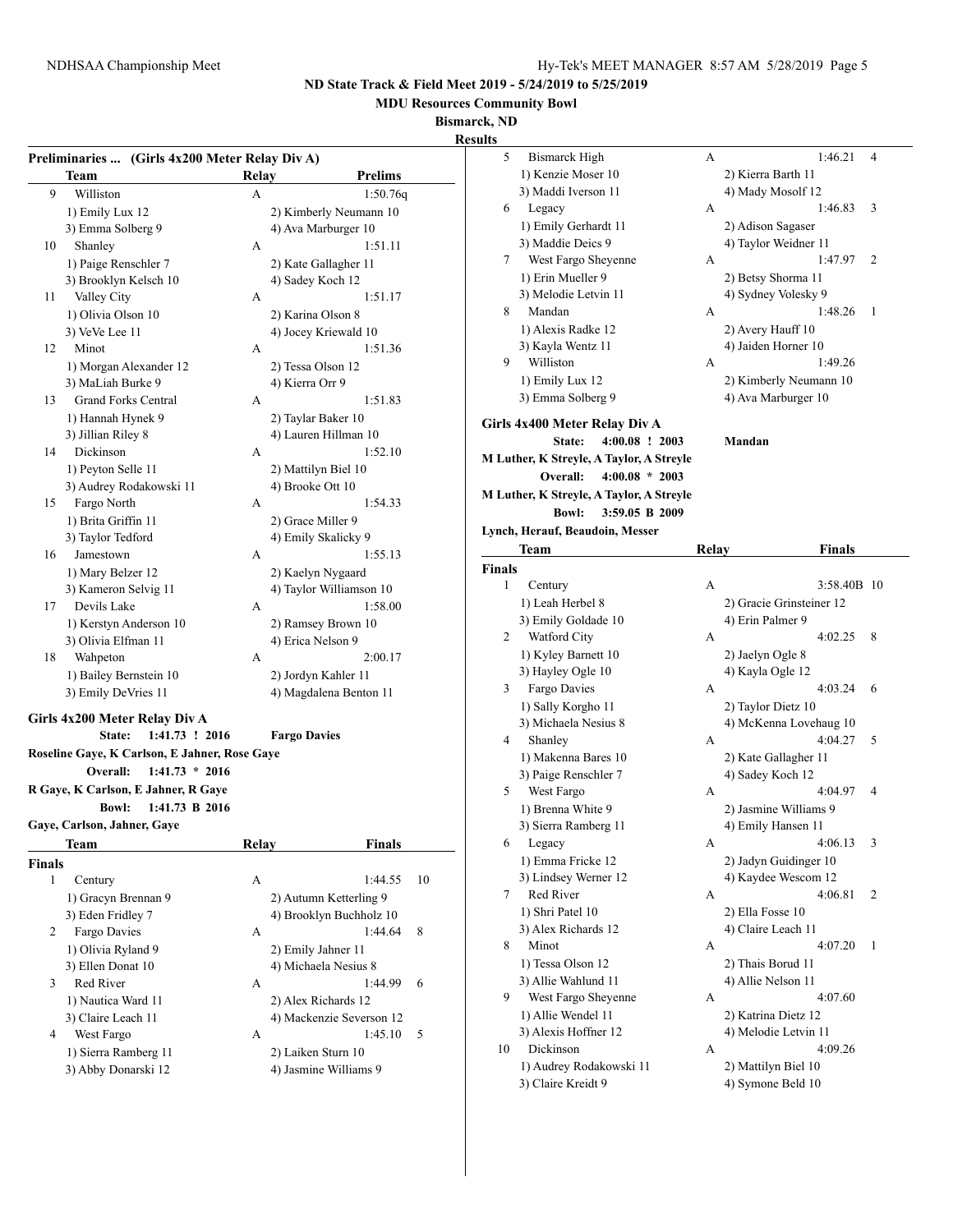**MDU Resources Community Bowl**

**Bismarck, ND**

|        |                                                 |       |                          |    | ixesuits               |                               |         |
|--------|-------------------------------------------------|-------|--------------------------|----|------------------------|-------------------------------|---------|
|        | Finals  (Girls 4x400 Meter Relay Div A)         |       |                          |    | 11                     | Red River                     |         |
|        | <b>Team</b>                                     | Relay | <b>Finals</b>            |    |                        | 1) Morgan Stenseth 10         |         |
| 11     | Williston                                       | A     | 4:11.66                  |    |                        | 3) Campbell Dorsey            |         |
|        | 1) Emily Lux 12                                 |       | 2) Kimberly Neumann 10   |    | 12                     | Devils Lake                   |         |
|        | 3) Lauren Fearing 12                            |       | 4) Ava Marburger 10      |    |                        | 1) Annika McCarthy 8          |         |
| 12     | Fargo North                                     | A     | 4:12.09                  |    |                        | 3) Ramsey Brown 10            |         |
|        | 1) Anna Lien 9                                  |       | 2) Emily Skalicky 9      |    | 13                     | Mandan                        |         |
|        | 3) Gabby Kramer 11                              |       | 4) Abigail Lovelace 8    |    |                        | 1) Maria Moore                |         |
| 13     | Jamestown                                       | A     | 4:22.13                  |    |                        | 3) Whitney McGee 8            |         |
|        | 1) Grace Hegerle 10                             |       | 2) Mary Belzer 12        |    | 14                     | Fargo North                   |         |
|        | 3) Bernadette Belzer 8                          |       | 4) Carly Raap 10         |    |                        | 1) Gabby Kramer 11            |         |
| 14     | Devils Lake                                     | A     | 4:28.96                  |    |                        | 3) Addison Hammes 10          |         |
|        | 1) Erica Nelson 9                               |       | 2) Kiya McLaurin 9       |    | 15                     | Dickinson                     |         |
|        | 3) Ramsey Brown 10                              |       | 4) Annika McCarthy 8     |    |                        | 1) Macy Leiss 11              |         |
|        |                                                 |       |                          |    |                        | 3) Delaynee Zubke 11          |         |
|        | Girls 4x800 Meter Relay Div A<br>9:22.68 ! 2017 |       |                          |    | 16                     | Valley City                   |         |
|        | State:                                          |       | <b>Bismarck Legay</b>    |    |                        | 1) Sydnee Ingstad 8           |         |
|        | P Jensen, K Wescom, J Guidinger, L Werner       |       |                          |    |                        | 3) Reagan Berg 7              |         |
|        | Overall:<br>$9:22.68 * 2017$                    |       |                          |    |                        | Girls High Jump Div A         |         |
|        | P Jensen, K Wescom, J Guidinger, L Werner       |       |                          |    |                        | State:                        | $5-09$  |
|        | <b>Bowl:</b><br>9:22.68 B 2017                  |       |                          |    |                        | Overall:                      | $5-10$  |
|        | Jensen, Wescom, Guidinger, Werner               |       |                          |    |                        | <b>Bowl:</b>                  | $5-10$  |
|        | Team                                            | Relay | <b>Finals</b>            |    |                        | Name                          |         |
| Finals |                                                 |       |                          |    |                        |                               |         |
| 1      | Century                                         | A     | 9:26.72                  | 10 | Finals<br>$\mathbf{1}$ |                               |         |
|        | 1) Peyton Jensen 11                             |       | 2) Gracie Grinsteiner 12 |    | 2                      | Gabrielle Jung                |         |
|        | 3) Erin Palmer 9                                |       | 4) Emily Goldade 10      |    |                        | Jenna Bergantine              |         |
| 2      | Legacy                                          | A     | 9:32.34                  | 8  | 3                      | Kaia Schneider                |         |
|        | 1) Emma Fricke 12                               |       | 2) Jadyn Guidinger 10    |    | 4                      | Linnea Axtman                 |         |
|        | 3) Lindsey Werner 12                            |       | 4) Kaydee Wescom 12      |    | 5                      | Elise Rue                     |         |
| 3      | Fargo Davies                                    | A     | 9:34.16                  | 6  | 5                      | Allie Nelson                  |         |
|        | 1) McKenna Lovehaug 10                          |       | 2) Hailey Bjerke 9       |    | $\tau$                 | Roxy Fish                     |         |
|        | 3) Taylor Dietz 10                              |       | 4) Megan Lundstrom 12    |    | 8                      | <b>Jess Mertens</b>           |         |
| 4      | <b>Bismarck High</b>                            | A     | 9:41.56                  | 5  | 9                      | Abby Kallenbach               |         |
|        | 1) Brooke Neideffer 12                          |       | 2) Jilee Golus 10        |    | 9                      | Lauryn Rydell                 |         |
|        | 3) Mattie Shirley-Fairbairn 12                  |       | 4) Callie Clausnitzer 11 |    | 9                      | Megan Henderson               |         |
| 5      | Shanley                                         | A     | 9:45.68                  | 4  | 12                     | Maddie Deics                  |         |
|        | 1) Sadey Koch 12                                |       | 2) Anna Bernhardt 9      |    | 12                     | MaKayla Anderson              |         |
|        | 3) Kate Busek 10                                |       | 4) Jordyn Stroup 12      |    | 12                     | Jordan Weeks                  |         |
| 6      | Minot                                           | А     | 9:48.15                  | 3  | 12                     | Grace Hegerle                 |         |
|        | 1) Allie Wahlund 11                             |       | 2) Abbie Wahlund 11      |    | 12                     | <b>Brittney Finseth</b>       |         |
|        | 3) Emma Compere 11                              |       | 4) Allie Nelson 11       |    | ---                    | Ashley Holen                  |         |
| 7      | Watford City                                    | A     | 9:53.28                  | 2  | $---$                  | Laiken Sturn                  |         |
|        | 1) Kyley Barnett 10                             |       | 2) Jaelyn Ogle 8         |    | ---                    | Ramsey Brown                  |         |
|        | 3) Hayley Ogle 10                               |       | 4) Kayla Ogle 12         |    |                        | Peyton Selle                  |         |
| 8      | <b>Grand Forks Central</b>                      | A     | 9:59.26                  | 1  |                        |                               |         |
|        | 1) Alexis Roehl 12                              |       | 2) Claire Hynek 7        |    |                        | <b>Girls Pole Vault Div A</b> |         |
|        | 3) Aria Kindseth 7                              |       | 4) Mikayla Weiss 11      |    |                        | State:                        | $12-05$ |
| 9.     | West Fargo Sheyenne                             | A     | 10:01.64                 |    |                        | Overall:                      | $12-05$ |
|        | 1) Katrina Dietz 12                             |       | 2) Eden Smith 10         |    |                        | <b>Bowl:</b>                  | $12-05$ |
|        | 3) Alexis Hoffner 12                            |       | 4) Onnica Stansbury 10   |    |                        | Name                          |         |
| 10     | West Fargo                                      | A     | 10:12.31                 |    | Finals                 |                               |         |
|        | 1) Taryn Troftgruben 11                         |       | 2) Emily Hansen 11       |    | 1                      | Kenzie Gullickson             |         |
|        | 3) Hope Pringle 11                              |       | 4) Kaelyn Berg 9         |    | $\overline{c}$         | Paige Davis                   |         |
|        |                                                 |       |                          |    | 3                      | Mackenzie Johnson             |         |

|    | ND                    |   |                         |  |  |
|----|-----------------------|---|-------------------------|--|--|
| 11 | Red River             | A | 10:20.47                |  |  |
|    | 1) Morgan Stenseth 10 |   | 2) Emily Nelson 8       |  |  |
|    | 3) Campbell Dorsey    |   | 4) Ella Fosse 10        |  |  |
| 12 | Devils Lake           | A | 10:21.24                |  |  |
|    | 1) Annika McCarthy 8  |   | 2) Kiya McLaurin 9      |  |  |
|    | 3) Ramsey Brown 10    |   | 4) Jess Mertens 11      |  |  |
| 13 | Mandan                | A | 10:25.92                |  |  |
|    | 1) Maria Moore        |   | 2) Jordan Toman 9       |  |  |
|    | 3) Whitney McGee 8    |   | 4) Anna Bendish 8       |  |  |
| 14 | Fargo North           | A | 10:27.15                |  |  |
|    | 1) Gabby Kramer 11    |   | 2) Abigail Lovelace 8   |  |  |
|    | 3) Addison Hammes 10  |   | 4) Hannah Johnson 10    |  |  |
| 15 | Dickinson             | A | 10:29.67                |  |  |
|    | 1) Macy Leiss 11      |   | 2) Symone Beld 10       |  |  |
|    | 3) Delaynee Zubke 11  |   | 4) Raghyn Murphy 10     |  |  |
| 16 | Valley City           | A | 10:38.86                |  |  |
|    | 1) Sydnee Ingstad 8   |   | 2) Lexi Triebold 11     |  |  |
|    | 3) Reagan Berg 7      |   | 4) Avery Murray 10      |  |  |
|    | rls High Jump Div A   |   |                         |  |  |
|    | $C_{total} = E(0.12)$ |   | $V_{\text{max}}$ Langer |  |  |

|                | Girls High Jump Div A         |  |                |                        |               |                |
|----------------|-------------------------------|--|----------------|------------------------|---------------|----------------|
|                | State:                        |  | 5-09 ! 2013    | <b>Kira Larson</b>     |               |                |
|                | Overall:                      |  | $5-10 * 2014$  | Lexy Wittmayer         |               |                |
|                | <b>Bowl:</b>                  |  | 5-10 B 2014    | Lexi Wittmayer         |               |                |
|                | Name                          |  | Үr             | <b>School</b>          | <b>Finals</b> |                |
| <b>Finals</b>  |                               |  |                |                        |               |                |
| 1              | Gabrielle Jung                |  | 12             | Dickinson              | 5-04.00       | 10             |
| $\overline{c}$ | Jenna Bergantine              |  | 11             | Fargo Davies           | 5-03.00       | 8              |
| 3              | Kaia Schneider                |  | 11             | Fargo Davies           | J5-03.00      | 6              |
| 4              | Linnea Axtman                 |  | 9              | Fargo Davies           | 5-01.00       | 5              |
| 5              | Elise Rue                     |  | 12             | Fargo Davies           | J5-01.00      | 3.5            |
| 5              | Allie Nelson                  |  | 11             | Minot                  | J5-01.00      | 3.5            |
| 7              | Roxy Fish                     |  | 10             | <b>GF</b> Red River    | $4 - 11.00$   | $\overline{2}$ |
| 8              | <b>Jess Mertens</b>           |  | 11             | Devils Lake            | J4-11.00      | 1              |
| 9              | Abby Kallenbach               |  | 12             | Jamestown              | J4-11.00      |                |
| 9              | Lauryn Rydell                 |  | 8              | <b>GF</b> Red River    | J4-11.00      |                |
| 9              | Megan Henderson               |  |                | 12 Bismarck High       | J4-11.00      |                |
| 12             | Maddie Deics                  |  | 9.             | <b>Bismarck Legacy</b> | 4-09.00       |                |
| 12             | MaKayla Anderson              |  | 10             | Century                | 4-09.00       |                |
| 12             | Jordan Weeks                  |  | 12             | Century                | 4-09.00       |                |
| 12             | Grace Hegerle                 |  | 10             | Jamestown              | 4-09.00       |                |
| 12             | <b>Brittney Finseth</b>       |  | 11             | West Fargo             | 4-09.00       |                |
| ---            | Ashley Holen                  |  | 10             | Watford City           | ΝH            |                |
| ---            | Laiken Sturn                  |  | 10             | West Fargo             | NH            |                |
| ---            | Ramsey Brown                  |  | 10             | Devils Lake            | NH            |                |
| ---            | Peyton Selle                  |  | 11             | Dickinson              | NH            |                |
|                | <b>Girls Pole Vault Div A</b> |  |                |                        |               |                |
|                | <b>State:</b>                 |  | $12-05$ ! 2014 | <b>Lauren Gietzen</b>  |               |                |
|                | Overall:                      |  | $12-05 * 2014$ | <b>Lauren Gietzen</b>  |               |                |
|                | <b>Bowl:</b>                  |  | 12-05 B 2014   | <b>Lauren Gietzen</b>  |               |                |
|                | Name                          |  | Yr             | <b>School</b>          | <b>Finals</b> |                |
| <b>Finals</b>  |                               |  |                |                        |               |                |
| 1              | Kenzie Gullickson             |  | 11             | Century                | 11-00.00      | 10             |
| $\overline{c}$ | Paige Davis                   |  | 10             | <b>Bismarck Legacy</b> | 10-03.00      | 8              |
| 3              | Mackenzie Johnson             |  | 12             | <b>Bismarck High</b>   | J10-03.00     | 6              |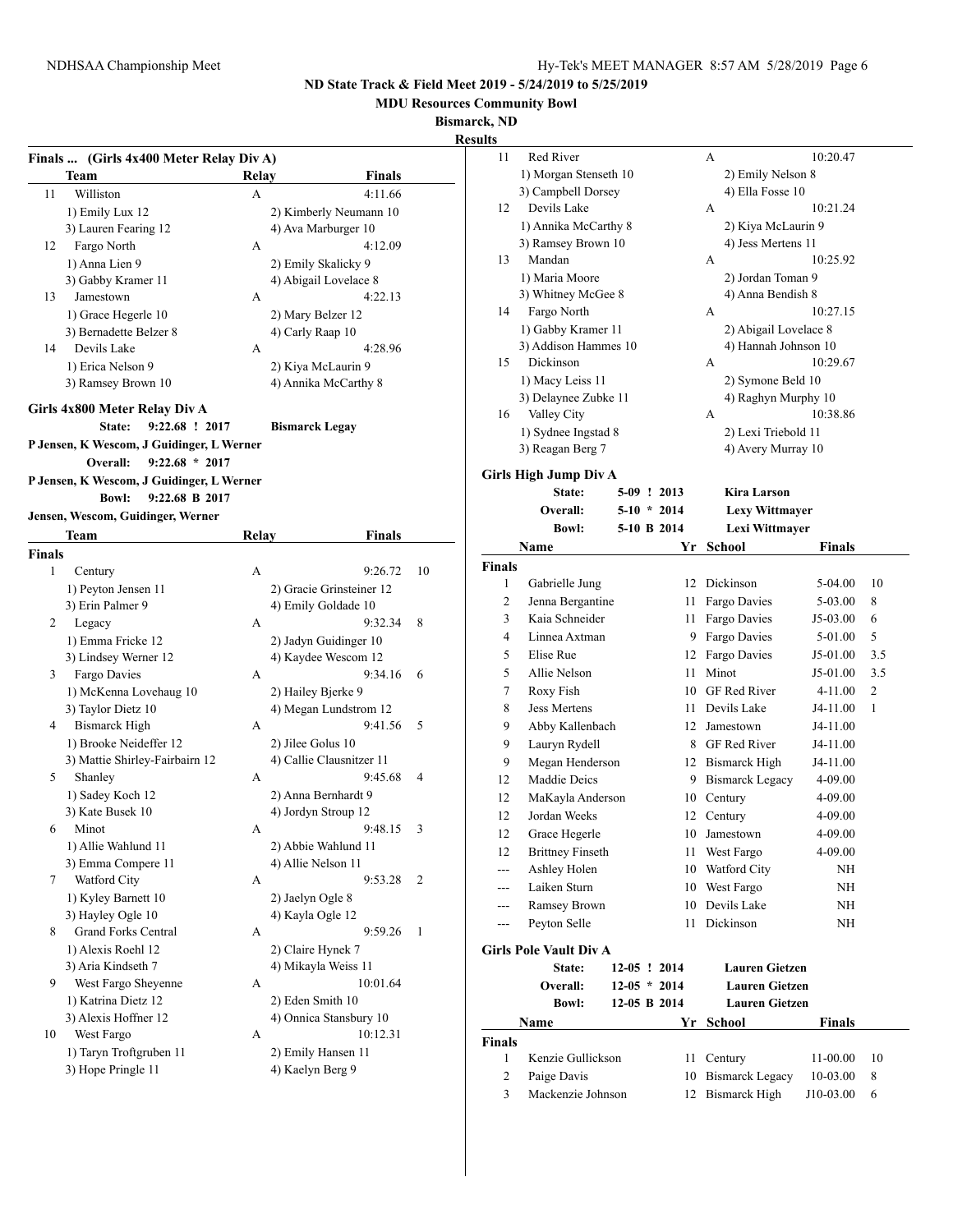**MDU Resources Community Bowl**

**Bismarck, ND**

**Results**

| Finals                                                                                         | (Girls Pole Vault Div A)       |                   |    |                        |                 |                |  |
|------------------------------------------------------------------------------------------------|--------------------------------|-------------------|----|------------------------|-----------------|----------------|--|
|                                                                                                | Name                           |                   |    | Yr School              | <b>Finals</b>   |                |  |
| 4                                                                                              | Meghan Ackerman                |                   | 12 | Dickinson              | 10-00.00        | 4.5            |  |
| 4                                                                                              | Brooke Prochaska               |                   | 12 | WF Sheyenne            | 10-00.00        | 4.5            |  |
| 6                                                                                              | Taylor DeCoteau                |                   | 10 | Century                | J10-00.00       | 3              |  |
| 7                                                                                              | <b>Brailyn Betlaf</b>          |                   | 11 | Dickinson              | 9-09.00         | 1.5            |  |
| 7                                                                                              | Kennedy Ohlhauser              |                   | 11 | Fargo Davies           | 9-09.00         | 1.5            |  |
| 9                                                                                              | Addie Kuehl                    |                   | 12 | Dickinson              | J9-09.00        |                |  |
| 9                                                                                              | Madison Daub                   |                   | 12 | WF Sheyenne            | J9-09.00        |                |  |
| 11                                                                                             | Lillian Joyce                  |                   | 11 | WF Sheyenne            | 9-03.00         |                |  |
| 11                                                                                             | Amanda Sargeant                |                   | 12 | Jamestown              | 9-03.00         |                |  |
| 13                                                                                             | Savannah King                  |                   |    | 12 GF Central          | 8-09.00         |                |  |
| 13                                                                                             | Teandra Schneider              |                   | 11 | Dickinson              | 8-09.00         |                |  |
| 15                                                                                             | Megan Judge                    |                   | 11 | West Fargo             | 8-03.00         |                |  |
| ---                                                                                            | Taylor Lee                     |                   | 10 | West Fargo             | NH              |                |  |
|                                                                                                |                                |                   |    |                        |                 |                |  |
| <b>Girls Long Jump Div A</b><br><b>McKenzie Mehlisch</b><br><b>State:</b><br>$19-03.25$ ! 2005 |                                |                   |    |                        |                 |                |  |
|                                                                                                | Overall:                       | $19-05.50 * 2006$ |    | <b>Whitney Carlson</b> |                 |                |  |
|                                                                                                | <b>Bowl:</b>                   | 19-05.50 B 2006   |    | <b>Whitney Carlson</b> |                 |                |  |
|                                                                                                | Name                           |                   | Yr | School                 | Finals          |                |  |
| <b>Finals</b>                                                                                  |                                |                   |    |                        |                 |                |  |
| 1                                                                                              | Ellen Donat                    |                   | 10 | Fargo Davies           | 18-03.00        | 10             |  |
| 2                                                                                              | Grace Emineth                  |                   | 11 | Shanley                | 17-09.75        | 8              |  |
| 3                                                                                              | Taylor Weidner                 |                   | 11 | <b>Bismarck Legacy</b> | 17-03.00        | 6              |  |
| 4                                                                                              | Kaitlyn Emmil                  |                   |    | 12 Bismarck Legacy     | 17-00.00        | 5              |  |
| 5                                                                                              | Kaia Schneider                 |                   | 11 | Fargo Davies           | 16-10.00        | 4              |  |
| 6                                                                                              | Ella Fosse                     |                   |    | 10 GF Red River        | 16-08.25        | 3              |  |
| 7                                                                                              | Jaiden Horner                  |                   |    | 10 Mandan              | 16-07.25        | $\overline{c}$ |  |
| 8                                                                                              | Jill Engstrom                  |                   |    | 10 Fargo Davies        | 16-06.50        | $\mathbf{1}$   |  |
| 9                                                                                              | Hayley Ogle                    |                   |    | 10 Watford City        | 16-04.50        | $+0.0$         |  |
| 10                                                                                             | Paige Davis                    |                   |    | 10 Bismarck Legacy     | 16-03.75        | 0.9            |  |
| 11                                                                                             | Breena Sand                    |                   | 9. | <b>Bismarck Legacy</b> | 16-01.50        | 0.5            |  |
| 12                                                                                             | Ryan Campbell                  |                   |    | 10 Dickinson           | 16-00.25        | $+0.0$         |  |
| 13                                                                                             | Ashley Hulm                    |                   | 12 | <b>Bismarck Legacy</b> | 16-00.00        | $+0.0$         |  |
| 14                                                                                             | Alison Theis                   |                   | 11 | Minot                  | 15-11.00        | 1.3            |  |
| 14                                                                                             | Abby Kallenbach                |                   | 12 | Jamestown              | 15-11.00        | 1.2            |  |
| 16                                                                                             | Jenna Bergantine               |                   | 11 | Fargo Davies           | 15-09.50        | 1.9            |  |
| 17                                                                                             | Jenna Anderson                 |                   | 11 | <b>Bismarck High</b>   | 15-08.00        | $+0.0$         |  |
| 17                                                                                             | Rachel Anderson                |                   |    | 9 GF Red River         | $15-08.00 +0.0$ |                |  |
| 19                                                                                             | Carly Raap                     |                   |    | 10 Jamestown           | 15-07.75        | $-0.5$         |  |
| 20                                                                                             | Maddie Deics                   |                   |    | 9 Bismarck Legacy      | 15-07.00        | $+0.0$         |  |
| 21                                                                                             | Meghan Ackerman                |                   |    | 12 Dickinson           | 14-11.75        | 0.2            |  |
| 22                                                                                             | Machaela Pochant               |                   |    | 8 Bismarck Legacy      | 14-11.50        | 1.1            |  |
| 22                                                                                             | Madison Lindley                |                   | 11 | Dickinson              | 14-11.50        | 0.9            |  |
| 24                                                                                             | Gabrielle Jung                 |                   | 12 | Dickinson              | 14-10.00 0.7    |                |  |
|                                                                                                |                                |                   |    |                        |                 |                |  |
|                                                                                                | <b>Girls Triple Jump Div A</b> |                   |    |                        |                 |                |  |
|                                                                                                | State:                         | 39-04.25 ! 1998   |    | <b>Crystal Cummins</b> |                 |                |  |
|                                                                                                | <b>Overall:</b>                | $39-04.25 * 1998$ |    | <b>Crystal Cummins</b> |                 |                |  |
|                                                                                                | <b>Bowl:</b>                   | 39-08.25 B 2008   |    | Kristen Killoran       |                 |                |  |
|                                                                                                | Name                           |                   | Yr | School                 | Finals          |                |  |
| <b>Finals</b>                                                                                  |                                |                   |    |                        |                 |                |  |
| 1                                                                                              | Kaitlyn Emmil                  |                   | 12 | <b>Bismarck Legacy</b> | 36-05.50        | 10             |  |
| 2                                                                                              | Hope Stein                     |                   | 9  | Century                | 36-04.50        | 8              |  |
|                                                                                                |                                |                   |    |                        |                 |                |  |

| 3              | Ellen Donat        | 10 | Fargo Davies           | 35-11.50  | 6                        |
|----------------|--------------------|----|------------------------|-----------|--------------------------|
| $\overline{4}$ | Kenzie Gullickson  | 11 | Century                | J35-11.50 | 5                        |
| 5              | Claire Leach       | 11 | <b>GF Red River</b>    | 35-09.00  | $\overline{\mathcal{L}}$ |
| 6              | Meghan Ackerman    | 12 | Dickinson              | 35-07.00  | 3                        |
| 7              | Leecia Flaten      | 11 | <b>GF</b> Red River    | J35-07.00 | $\overline{c}$           |
| 8              | Paige Davis        | 10 | <b>Bismarck Legacy</b> | 35-04.50  | 1                        |
| 9              | Ashley Hulm        | 12 | Bismarck Legacy        | 35-01.50  | $+0.0$                   |
| 10             | Abby Kallenbach    | 12 | Jamestown              | 35-01.00  | $+0.0$                   |
| 11             | Jenna Bergantine   | 11 | Fargo Davies           | 34-09.75  | $+0.0$                   |
| 12             | Taylor Weidner     | 11 | <b>Bismarck Legacy</b> | 34-09.00  | 0.2                      |
| 13             | Jordan Weeks       | 12 | Century                | 34-08.00  | $+0.0$                   |
| 14             | Madaline Cooper    | 11 | Fargo Davies           | 34-04.50  | $+0.0$                   |
| 15             | Jenna Anderson     | 11 | Bismarck High          | 34-03.00  | $+0.0$                   |
| 16             | Ellie Such         | 11 | WF Sheyenne            | 34-01.50  | $-0.4$                   |
| 17             | Lauren Hillman     | 10 | <b>GF</b> Central      | 34-00.75  | $-0.8$                   |
| 18             | Hailey Fletcher    | 11 | Century                | 34-00.00  | 0.8                      |
| 19             | Gabrielle Jung     | 12 | Dickinson              | 33-10.50  | $+0.0$                   |
| 20             | Cadee Rychman      | 11 | Bismarck High          | 33-09.25  | $+0.0$                   |
| 21             | Madison Lindley    | 11 | Dickinson              | 33-09.00  | $+0.0$                   |
| 22             | Lauren Carlson     | 9  | Bismarck High          | 33-08.00  | 0.7                      |
| 23             | Mandie Picard      | 10 | <b>Bismarck High</b>   | 33-03.00  | $-0.8$                   |
| 24             | Ella Fosse         | 10 | <b>GF</b> Red River    | 32-08.00  | $+0.0$                   |
| 25             | Ryan Campbell      | 10 | Dickinson              | 32-02.00  | $-0.8$                   |
| 26             | <b>Bella Price</b> | 9  | Minot                  | 31-05.25  | $-0.8$                   |
|                |                    |    |                        |           |                          |

# **Girls Shot Put Div A**

|              | State:       | 48-06 ! 2017   |              | <b>Akealy Moton</b>  |
|--------------|--------------|----------------|--------------|----------------------|
|              | Overall:     | $48-06 * 2017$ |              | <b>Akealy Moton</b>  |
|              | <b>Bowl:</b> | 48-06 B 2017   |              | <b>Akealy Moton</b>  |
| $\mathbf{H}$ |              |                | $\mathbf{v}$ | $\sim$ $\sim$ $\sim$ |

| Name<br>Yr     |                        |    | School               | <b>Finals</b> |                |
|----------------|------------------------|----|----------------------|---------------|----------------|
| <b>Finals</b>  |                        |    |                      |               |                |
| 1              | Shelby Frank           | 11 | <b>GF</b> Red River  | 42-02.25      | 10             |
| $\overline{2}$ | Morgan Ohlhauser       | 11 | <b>Bismarck High</b> | 40-07.75      | 8              |
| 3              | Jeanette Perez-Nelson  | 9  | Bismarck Legacy      | 40-06.50      | 6              |
| $\overline{4}$ | Alanta Tormaschy       | 12 | <b>Dickinson</b>     | $40 - 02.25$  | 5              |
| 5              | Audrey Rodakowski      | 11 | <b>Dickinson</b>     | 39-11.00      | 4              |
| 6              | AJ Eberhardt           | 11 | Fargo Davies         | 39-05.75      | 3              |
| 7              | <b>Anthonett Nabwe</b> | 9  | Jamestown            | 39-02.00      | $\overline{2}$ |
| 8              | Kelsie Fettig          | 11 | Minot                | 38-04.50      | $\mathbf{1}$   |
| 9              | McKenna Shelkey        | 11 | Bismarck High        | 38-02.75      |                |
| 10             | Jenna Hardy            | 10 | Minot                | 38-00.00      |                |
| 11             | Jessica Walter         | 11 | Jamestown            | 37-09.25      |                |
| 12             | Lindey Gullickson      | 10 | Bismarck High        | 37-06.25      |                |
| 13             | Jadyn Feist            | 10 | WF Sheyenne          | 36-11.50      |                |
| 14             | Mary Schnell           | 9  | West Fargo           | 36-09.00      |                |
| 15             | Kelly Christmann       | 11 | Shanley              | 36-03.50      |                |
| 16             | Alexandria Grosz       | 12 | Century              | 35-05.50      |                |
| 17             | Michaela Hjelseth      | 11 | Fargo Davies         | 35-04.00      |                |
| 18             | Nicole Perkins         | 11 | <b>Bismarck High</b> | 35-00.00      |                |
| 19             | Jaiden Horner          | 10 | Mandan               | 34-06.00      |                |
| 20             | Moriku Hakim           | 10 | Shanley              | 33-10.50      |                |
| 21             | Abby Fletcher          | 9  | Century              | 33-03.50      |                |
| 21             | <b>Madison Towers</b>  | 10 | <b>GF</b> Red River  | 33-03.50      |                |
| 23             | Zoe Dallas             | 9  | Williston            | 33-00.00      |                |
| 24             | Danni Harrington       | 10 | <b>Bismarck High</b> | 32-10.50      |                |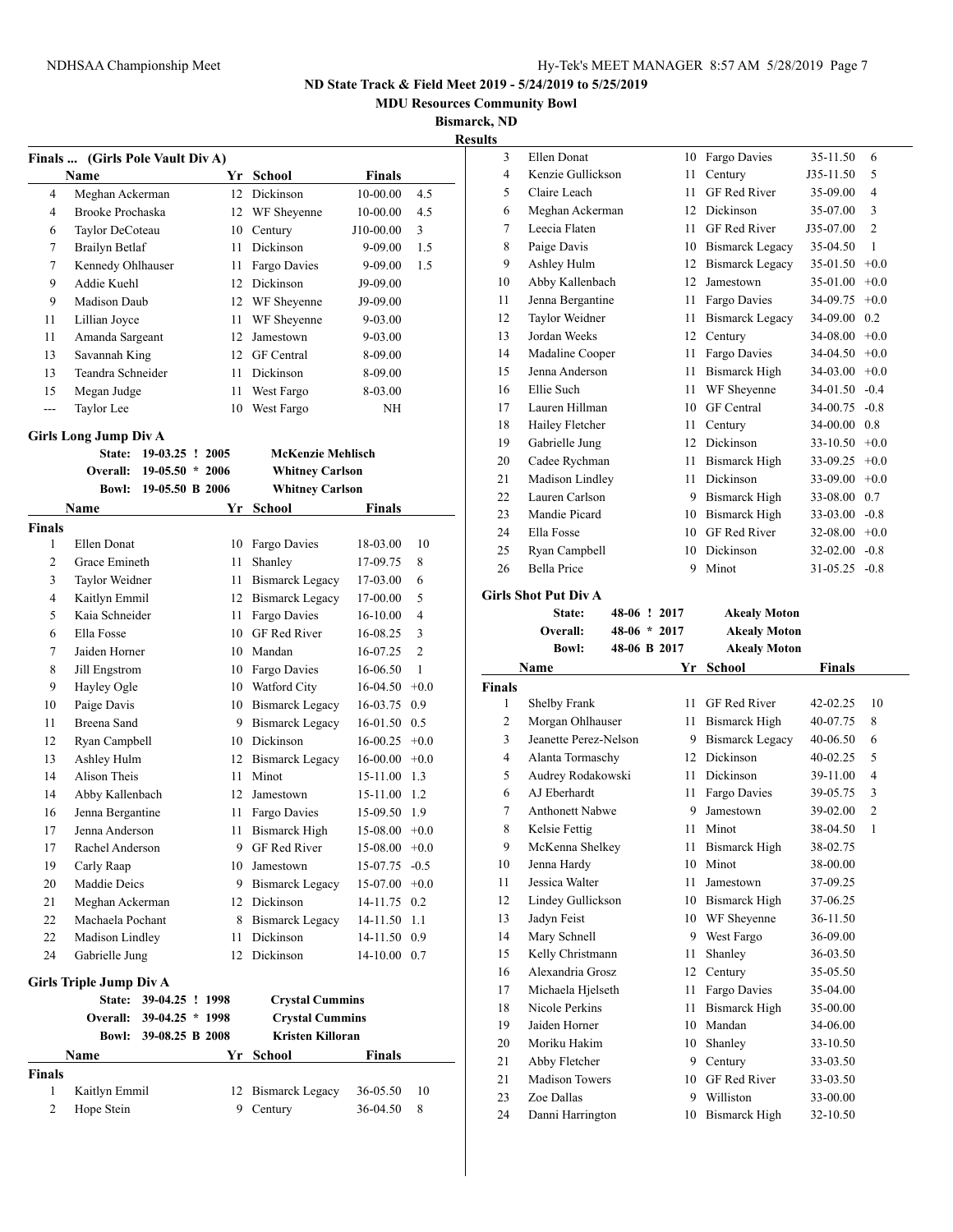**MDU Resources Community Bowl**

 $\overline{\phantom{0}}$ 

 $\overline{\phantom{0}}$ 

**Bismarck, ND**

| Finals  (Girls Shot Put Div A) |                                  |                 |      |                         |               |                          |  |
|--------------------------------|----------------------------------|-----------------|------|-------------------------|---------------|--------------------------|--|
|                                | Name                             |                 |      | Yr School               | Finals        |                          |  |
|                                | Logan Gronberg                   |                 | 9    | <b>Bismarck High</b>    | ND            |                          |  |
|                                | <b>Girls Discus Throw Div A</b>  |                 |      |                         |               |                          |  |
|                                | <b>State:</b>                    | 172-00 ! 1999   |      | <b>Briona Revnolds</b>  |               |                          |  |
|                                | <b>Overall:</b>                  | $172-00 * 1999$ |      | <b>Briona Reynolds</b>  |               |                          |  |
|                                | <b>Bowl:</b>                     | 173-10 B 1999   |      | <b>Brionna Reynolds</b> |               |                          |  |
|                                | Name                             |                 | Yr   | <b>School</b>           | Finals        |                          |  |
| Finals                         |                                  |                 |      |                         |               |                          |  |
| 1                              | Shelby Frank                     |                 | 11   | <b>GF Red River</b>     | 154-11        | 10                       |  |
| 2                              | Kelly Christmann                 |                 | 11   | Shanley                 | 112-11        | 8                        |  |
| 3                              | Tia McGorman                     |                 |      | 12 Watford City         | 110-03        | 6                        |  |
| 4                              | Jenna Hardy                      |                 |      | 10 Minot                | 109-00        | 5                        |  |
| 5                              | Jade Azure                       |                 |      | 10 GF Red River         | 108-09        | $\overline{4}$           |  |
| 6                              | Kaylynn Red Tomahawk             |                 |      | 9 Bismarck High         | 108-05        | 3                        |  |
| 7                              | McKenna Shelkey                  |                 |      | 11 Bismarck High        | 107-07        | $\overline{2}$           |  |
| 8                              | Maddysen Bring                   |                 |      | 11 Bismarck Legacy      | 106-04        | 1                        |  |
| 9                              | Kayla Klemmer                    |                 | 11 - | West Fargo              | 106-01        |                          |  |
| 10                             | Kiera Oukrop                     |                 |      | 9 Bis St.Mary's         | 105-10        |                          |  |
| 11                             | AJ Eberhardt                     |                 | 11   | Fargo Davies            | 105-05        |                          |  |
| 12                             | Michaela Hjelseth                |                 | 11   | Fargo Davies            | 105-00        |                          |  |
| 13                             | Alexandria Grosz                 |                 |      | 12 Century              | 102-01        |                          |  |
| 14                             | Morgan Ohlhauser                 |                 | 11   | <b>Bismarck High</b>    | 101-10        |                          |  |
| 15                             | Kayley Schaeffer                 |                 |      | 11 West Fargo           | 101-08        |                          |  |
| 16                             | Anabelle Neigum                  |                 |      | 12 Bismarck High        | 99-08         |                          |  |
| 17                             | Bailee Schell                    |                 |      | 12 Bismarck High        | 97-04         |                          |  |
| 18                             | Lauren McLean                    |                 |      | 11 Minot                | 97-02         |                          |  |
| 19                             | Lindey Gullickson                |                 |      | 10 Bismarck High        | 89-06         |                          |  |
| 20                             | Moriku Hakim                     |                 | 10   | Shanley                 | 85-03         |                          |  |
|                                | <b>Girls Javelin Throw Div A</b> |                 |      |                         |               |                          |  |
|                                | <b>State:</b>                    | 148-03 ! 2002   |      | <b>Katie Wilson</b>     |               |                          |  |
|                                | Overall:                         | $148-03 * 2002$ |      | <b>Katie Wilson</b>     |               |                          |  |
|                                | Bowl:                            | 145-10 B 2001   |      | Dana Olimb              |               |                          |  |
|                                | Name                             |                 |      | Yr School               | <b>Finals</b> |                          |  |
| <b>Finals</b>                  |                                  |                 |      |                         |               |                          |  |
| 1                              | Michaela Hjelseth                |                 | 11   | Fargo Davies            | 142-08        | 10                       |  |
| 2                              | Nicole Perkins                   |                 | 11   | <b>Bismarck High</b>    | 123-05        | 8                        |  |
| 3                              | Jalyn Helstad                    |                 | 12   | Williston               | 120-05        | 6                        |  |
| $\overline{\mathcal{L}}$       | Taylor Leingang                  |                 | 10   | Mandan                  | 119-06        | 5                        |  |
| 5                              | Hailey Fletcher                  |                 | 11   | Century                 | 117-05        | $\overline{\mathcal{A}}$ |  |
| 6                              | Kaylee Lancaster                 |                 | 10   | GF Red River            | 117-01        | 3                        |  |
| 7                              | Brooklynn Koenig                 |                 | 10   | Fargo Davies            | 116-09        | $\overline{2}$           |  |
| 8                              | Allysen Mathias                  |                 | 11   | Valley City             | 112-08        | 1                        |  |
| 9                              | Ryanna Becker                    |                 | 12   | Fargo Davies            | $111 - 11$    |                          |  |
| 10                             | BreAnn Sullivan                  |                 | 12   | <b>Bismarck High</b>    | 106-08        |                          |  |
| 11                             | Kate Busek                       |                 | 10   | Shanley                 | 105-01        |                          |  |
| 12                             | Mckenzie Newton                  |                 | 11   | WF Sheyenne             | 104-11        |                          |  |
| 13                             | Jessie Paulson                   |                 | 11   | Jamestown               | 104-07        |                          |  |
| 14                             | <b>Anthonett Nabwe</b>           |                 | 9    | Jamestown               | 104-04        |                          |  |
| 15                             | Morgan Hall                      |                 | 11   | Fargo Davies            | 102-08        |                          |  |
| 16                             | Alex Page                        |                 |      | 10 GF Red River         | 101-00        |                          |  |
| 17                             | <b>Madison Towers</b>            |                 | 10   | GF Red River            | 89-07         |                          |  |
| 18                             | Breanna Knight                   |                 | 10   | Dickinson               | 87-06         |                          |  |

|                              | Women - Div A - Team Rankings - 19 Events Scored |                |  |  |  |  |  |
|------------------------------|--------------------------------------------------|----------------|--|--|--|--|--|
| $\left( \frac{1}{2} \right)$ | Fargo Davies                                     | 171            |  |  |  |  |  |
| 2)                           | Century                                          | 130            |  |  |  |  |  |
| 3)                           | Legacy                                           | 67             |  |  |  |  |  |
| 4)                           | Red River                                        | 60             |  |  |  |  |  |
| 5)                           | Shanley                                          | 47             |  |  |  |  |  |
| 5)                           | Bismarck High                                    | 47             |  |  |  |  |  |
| 7)                           | Watford City                                     | 42             |  |  |  |  |  |
| 8)                           | Dickinson                                        | 37             |  |  |  |  |  |
| 9)                           | West Fargo                                       | 29             |  |  |  |  |  |
| 10)                          | Jamestown                                        | 28             |  |  |  |  |  |
| 11)                          | Minot                                            | 26.5           |  |  |  |  |  |
| 12)                          | Mandan                                           | 19             |  |  |  |  |  |
| 13)                          | West Fargo Sheyenne                              | 18.5           |  |  |  |  |  |
| 14)                          | Williston                                        | 10             |  |  |  |  |  |
| 15)                          | Devils Lake                                      | 5              |  |  |  |  |  |
| 16)                          | Valley City                                      | $\mathfrak{D}$ |  |  |  |  |  |
| 16)                          | <b>Grand Forks Central</b>                       | $\mathfrak{D}$ |  |  |  |  |  |
|                              |                                                  |                |  |  |  |  |  |

|     | Women - Div B - Team Rankings - 19 Events Scored |                |  |  |  |
|-----|--------------------------------------------------|----------------|--|--|--|
| 1)  | Rugby                                            | 84.5           |  |  |  |
| 2)  | Thompson                                         | 67.5           |  |  |  |
| 3)  | Langdon Area/Edmore/Munich<br>40                 |                |  |  |  |
|     | 4) Central Cass                                  | 38             |  |  |  |
|     | 5) Oakes                                         | 36.5           |  |  |  |
| 6)  | Hillsboro/Central Valley                         | 33             |  |  |  |
|     | 7) Beulah                                        | 32             |  |  |  |
|     | 8) Milnor/Wyndmere/Lidgerwood                    | 30             |  |  |  |
|     | 9) Parshall                                      | 29             |  |  |  |
|     | 10) Garrison/Max                                 | 25             |  |  |  |
|     | 11) Killdeer                                     | 23.5           |  |  |  |
|     | 12) Dickinson Trinity                            | 20.5           |  |  |  |
|     | 13) Nelson County                                | 20             |  |  |  |
|     | 13) Carrington                                   | 20             |  |  |  |
|     | 15) Kidder County                                | 17.5           |  |  |  |
|     | 16) Harvey/Wells County                          | 16             |  |  |  |
|     | 17) Kindred                                      | 13             |  |  |  |
|     | 17) Des Lacs-Burlington/L&C                      | 13             |  |  |  |
|     | 17) Bowman County                                | 13             |  |  |  |
|     | 20) Stanley                                      | 11             |  |  |  |
|     | 20) Edgeley/Kulm                                 | 11             |  |  |  |
|     | 22) South Border                                 | 10             |  |  |  |
|     | 22) Richardton-Taylor                            | 10             |  |  |  |
|     | 24) Southern McLean                              | 9              |  |  |  |
|     | 24) Benson County                                | 9              |  |  |  |
|     | 26) Shiloh Christian                             | 8.5            |  |  |  |
|     | 27) Grant County/Flasher                         | 8              |  |  |  |
|     | 27) Center-Stanton                               | 8              |  |  |  |
|     | 29) Griggs County Central                        | $\overline{7}$ |  |  |  |
|     | 29) Rolette/Wolford                              | $\overline{7}$ |  |  |  |
|     | 29) North Star                                   | $\overline{7}$ |  |  |  |
|     | 29) May-Port CG                                  | 7              |  |  |  |
|     | 33) Richland                                     | 6.5            |  |  |  |
|     | 34) Hankinson                                    | 6              |  |  |  |
| 35) | New Rockford-Sheyenne                            | 5              |  |  |  |
| 35) | Bottineau                                        | 5              |  |  |  |